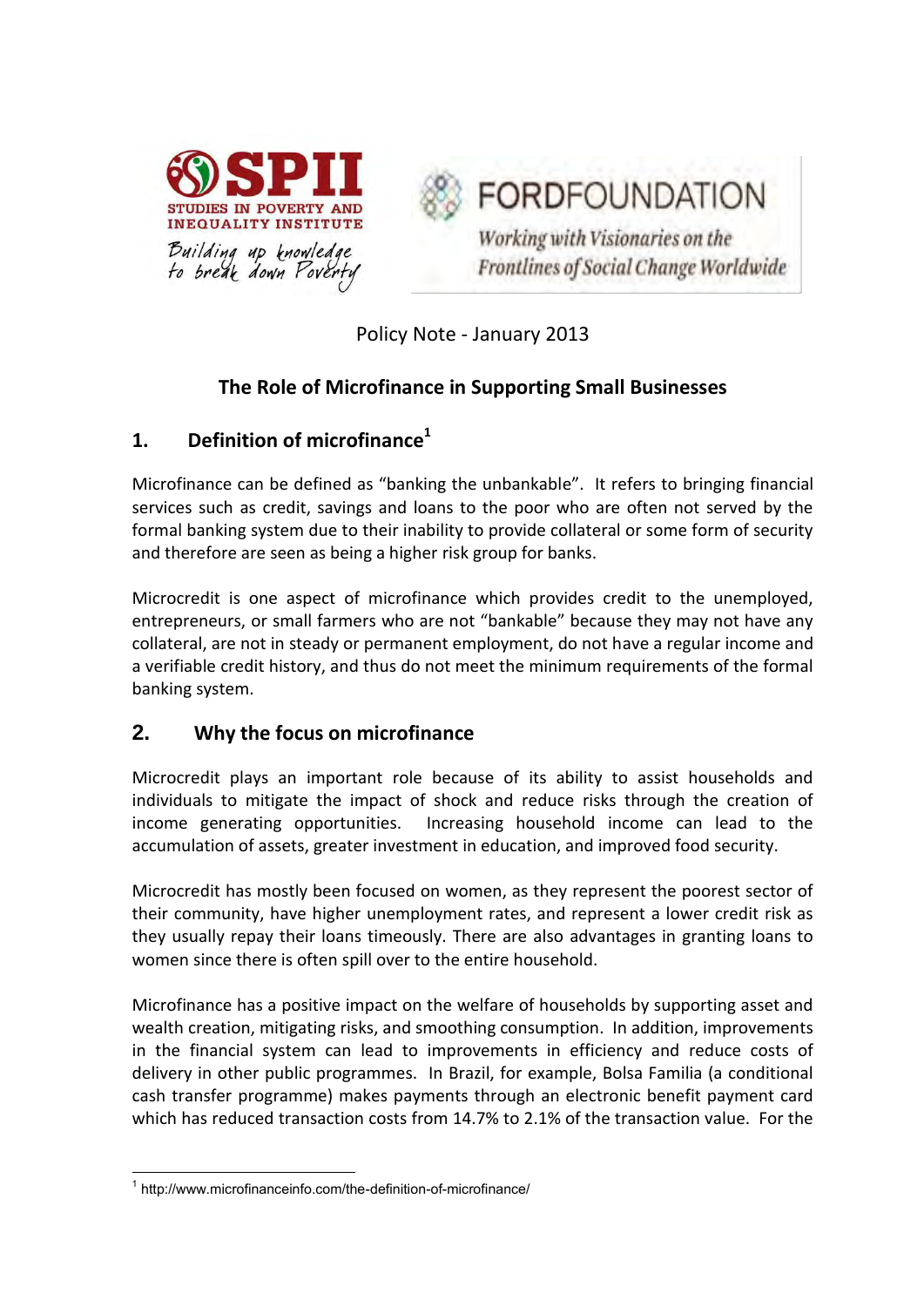economy as a whole the benefits of deeper financial markets are found in supporting economic growth and reducing inequality.

#### **2.1 Reach of microfinance**

The World Bank<sup>2</sup> suggests that 2.7 billion people across the world have no access to formal financial services, thus the poor rely mostly on informal financial services channels, which is more expensive, inefficient, and limits the establishment of a credit history which impacts negatively on future loans being obtained.

The Microcredit Summit Campaign<sup>3</sup> is an initiative which aims to reach 175 million of the poorest families globally through microfinance, ensuring that 100 million families move out of poverty. According to the State of Microcredit Summit Campaign report for 2012, the number of poor families been granted microloans has increased from 7.6 million to 137.5 million over the period 1997 to 2010. If on average there are 5 individuals in a family, the 137.5 million loans affect around 687 million family members. Furthermore, the reach of microcredit in terms of access to capital by female entrepreneurs increased from 10.3 million to 113.1 million between 1999 and 2010.

Despite the rapid growth in the sector over the last number of years, the recent financial crisis has seen the rise of the portfolio at risk (PAR) of many MFIs,<sup>4</sup> placing these institutions' asset quality at risk. Furthermore, many fast-growing MFIs have outgrown their risk management and control systems. Rapid growth has been concentrated in a few geographies which influenced borrower repayment incentives. The inclusion of traditional banks and consumer lenders resulted in unhealthy competition among different lenders. In addition, the risk of over-indebtedness among borrowers increased in several countries, such as Peru and Morocco.

Impact evaluations have focused on the impact of microfinance schemes on the poor and questioned the hypotheses of these programmes in relation to its role in increasing economic activity and creating income generating opportunities which move poor people out of poverty.

## **3. Models of Microfinance**

#### **3.1 Microcredit in Africa**

The Hunger Project's (THP)<sup>5</sup> Microfinance Programme provides training, savings and credit that provides support to mostly female food producers at the bottom end of the food chain on the African continent. Since its inception in 1999, the loan portfolio has reached US\$2.4 million across 8 African countries;<sup>6</sup> furthermore, 21 rural banks have qualified as independent, community-owned, women-led rural financial institutions. Participants are involved in income

 $\overline{\phantom{a}}$ 2 web.worldbank.org/WBSITE/EXTERNAL/NEWS 3

http://www.microcreditsummit.org

<sup>4</sup> Symbiotics SYM50 index

<sup>5</sup> http://www.thp.org

<sup>6</sup> Benin, Burkina Faso, Ethiopia, Ghana, Malawi, Mozambique, Senegal and Uganda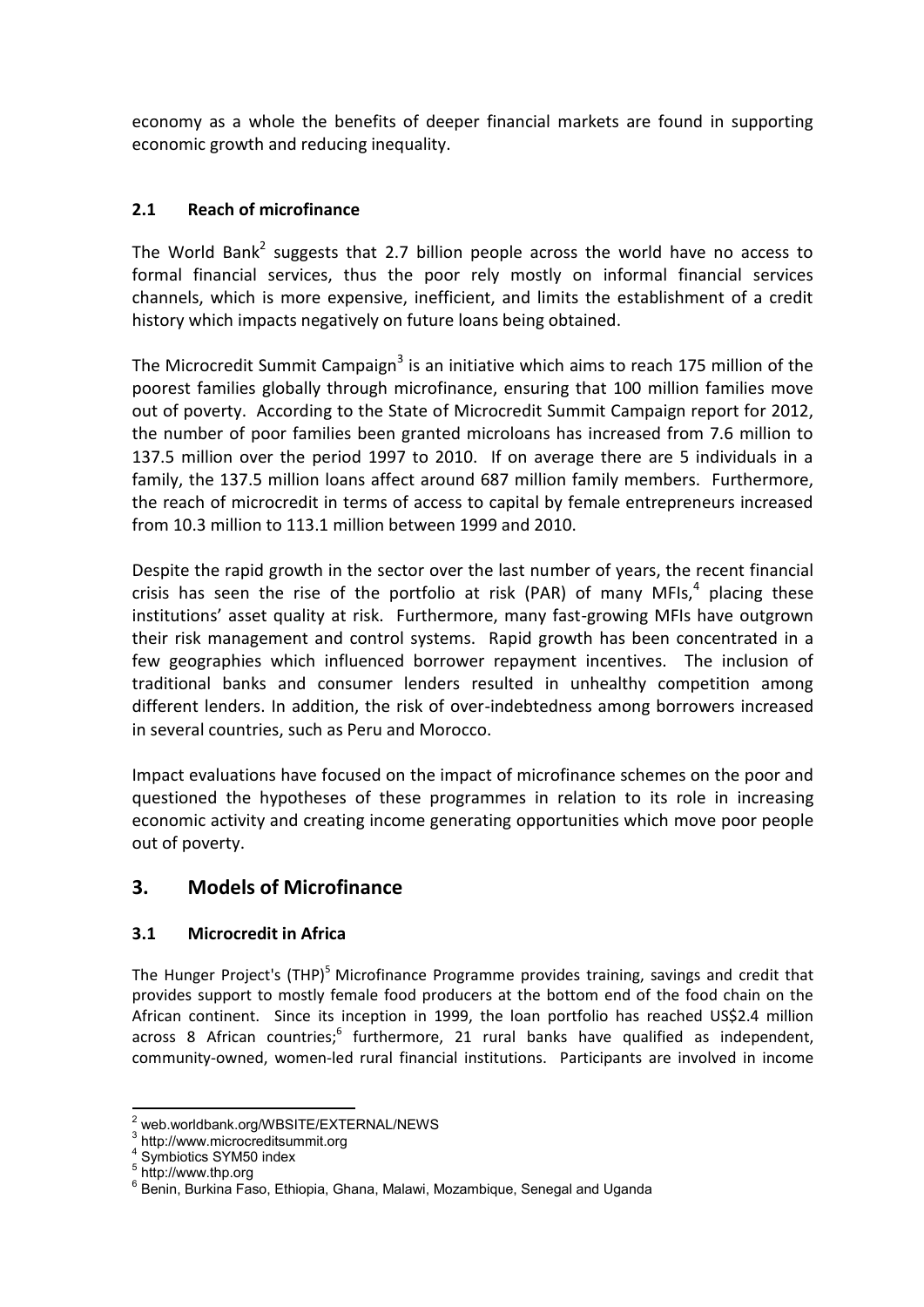generating activities, with the increase in income assisting with expansion of their businesses, as well as providing for school fees, health care, and home improvements.

## **3.2 Microcredit in Bangladesh**

The World Bank<sup>7</sup> financed microcredit programmes in Bangladesh to the value of US\$ 260 million in the period 1996 to 2007, reaching 6 million poor individuals in the country, of which 99% were female. The finance was used across a spectrum of activities: starting small grocery shops, setting up trading activities, tailoring, rickshaw pulling and agricultural activities including rearing cattle, poultry and farming fish. These programmes have been exceptionally beneficial in supporting the poor and improving their lives. Evaluation of the impact of microcredit on a sample of borrowers carried out in 2001 found that:

- 99% report increase in income, often by more than 15%
- 96% report improved quality of life
- 99% eat more and better food
- 99% are clothed better
- 86% live in better housing
- 88% are now able to send children to school
- 83% have better access to sanitation
- 55% of rural borrowers now own land.

The Financial Services for the Poorest programme introduced by the World Bank in 2001 extended microcredit to the poorest of the poor, those who do not qualify for conventional microcredit programmes (such as beggars or household help). The project was initially piloted in 18 districts covering 20 *Upazilas* (counties) in Bangladesh, reaching 60,000 of the poorest people. Furthermore, around 12,500 borrowers received job skills training to become gainfully employed.

The Bangladeshi government replicated the project across the country with excellent outcomes:

- Around 450,000 of the poorest of the poor have benefited
- Repayment rate has been more than 95%
- Already 20,000 of those who received microcredit 3 years ago can now access regular rural microcredit programmes
- More than half of these borrowers no longer live on less than a dollar a day
- Many borrowers have upgraded their housing conditions from "jhupri" to semidurable structures within 3 years.

## **3.3 Microfinance Projects in Brazil**

## *The Northeast Microfinance Development Project*

 7 http://web.worldbank.org/WBSITE/EXTERNAL/NEWS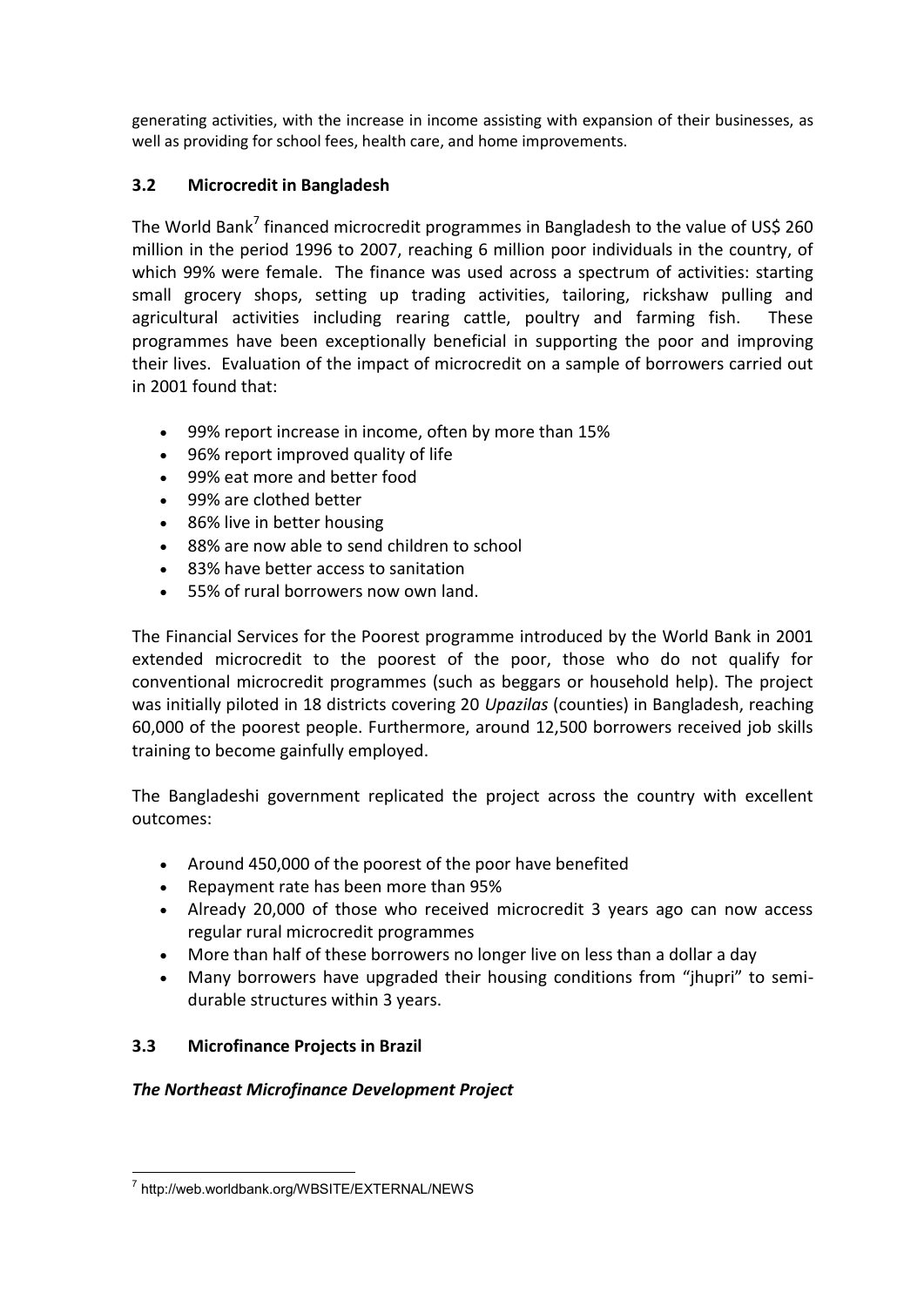This World Bank-sponsored programme aims to address the lack of access to financial services in the north-eastern region of Brazil where there is a high concentration of poor people. The outcome of the project is the creation of microenterprises through the provision of sustainable and formal financial services. In 2000, the World Bank provided a US\$50 million loan to CrediAmigo to extend its operations. The support of the World Bank to CrediAmigo comprises three components:

- 1. Providing finance to CrediAmigo for funding working capital, investments to solidarity groups and individual solidarity groups who have graduated to this component due to a good record of loan repayments.
- 2. A capacity development project which hires consultants to assist CrediAmigo to develop promotional and marketing strategies; build risk management capabilities; enhance loan officer productivity; increase cost-effective geographic coverage using projections; improve legal and regulatory requirements; provide training and support needs; identify and design new loan and savings products; conduct evaluations of the environmental management programme; and support loan administration.
- 3. The final component provides financial resources to design, implement and analyse statistical surveys.

#### *Banco do Nordeste's CrediAmigo Programme*

The Bank of Northeast of Brazil (Banco do Nordeste), a state-owned development bank, operates its microcredit operations through the CrediAmigo (Friendly Credit) programme, which was established in 1997, and piloted in 5 branches which extended to 51 branches by 1998. It is one of the largest microlending programmes in Brazil as well as in Latin America.

| Details of the CrediAmigo programme in Brazil (2002-2010) are the following: |              |               |  |  |  |  |  |
|------------------------------------------------------------------------------|--------------|---------------|--|--|--|--|--|
| CrediAmigo (Banco do Nordeste)                                               | 2002         | 2010          |  |  |  |  |  |
| Gross loan portfolio (US\$)                                                  | 24.6 million | 464.2 million |  |  |  |  |  |
| Number of active borrowers                                                   | 118 9 95     | 737826        |  |  |  |  |  |
| Average loan balance per active borrower (US\$)                              | 206          | 629.2         |  |  |  |  |  |
| Default rates (1-90 days in arrears) as % of active portfolio                | 1.81%        | $0.72\%$      |  |  |  |  |  |
| Source: http://www.accion.org/page.aspx?pid=675                              |              |               |  |  |  |  |  |

The programme offers financial and business advisory services, with a focus on access and timely provision. Loans are offered to established microenterprises for both working capital and fixed asset needs. Initially loans were limited to a value of between US\$130- 300 but for repeat loans these increased to US\$ 1,700. The interest rate was initially set as a 5% flat rate but was amended over time to be variable and dependent on loan value. The interest rate charged is higher than on larger loans offered by Banco do Nordeste but are significantly lower than those charged by informal money lenders. The Programme offers a discount of 15% on interest payments if all instalments are paid on time. There is a progression aspect to the programme; once the borrower has successfully paid back a loan under the Solidarity scheme, they are eligible for individual credit, with a loan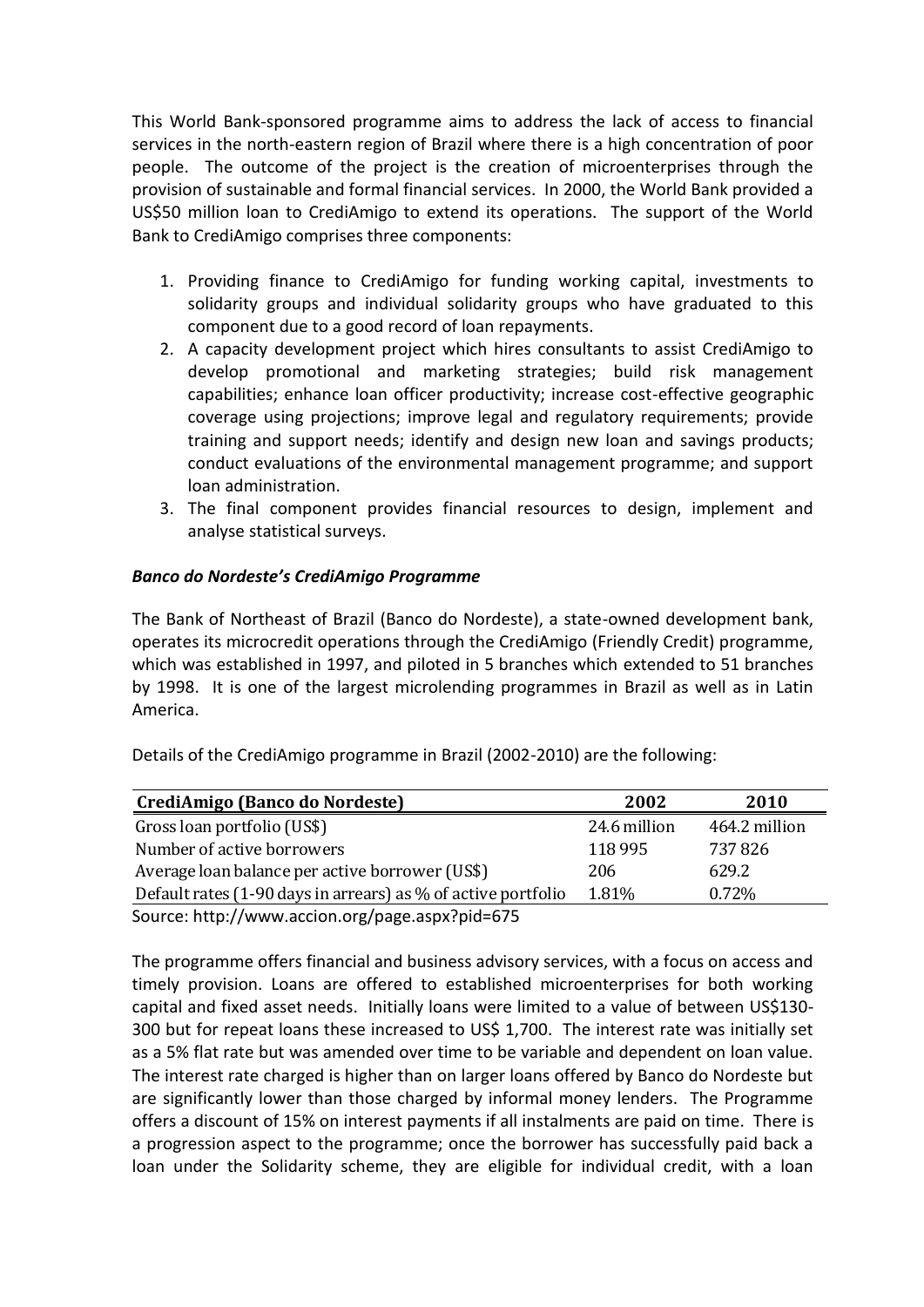maturity of 5 months. With regard to the sectors in which the programme operates, the trade sector dominates as can be seen from the graph below.



*Loan composition by industry* 

Annual Report CrediAmigo Banco do Nordeste, 2010.

The profile of the borrowers is presented below, and reflects the effectiveness of the programme in targeting the poor.

| <b>Profile of beneficiaries</b>                     | % of Beneficiaries |      |
|-----------------------------------------------------|--------------------|------|
| Gender                                              |                    |      |
| Male                                                | 35%                |      |
| Female                                              | 65%                |      |
| <b>Highest level of education</b>                   |                    |      |
| University                                          | $4\%$              |      |
| From 9 to 11 years old                              | 32%                |      |
| From 5 to 8 years old                               | 28%                |      |
| 4 years old                                         | 31%                |      |
| Illiterate                                          | 4%                 |      |
| Age                                                 |                    |      |
| 18-24 years                                         | 13%                |      |
| 25-35 years                                         | 32%                |      |
| 36-50 years                                         | 37%                |      |
| > 50 years                                          | 18%                |      |
| <b>Annual household income</b>                      |                    |      |
| <us\$ 357.40<="" td=""><td>37%</td><td></td></us\$> | 37%                |      |
| >US\$357.40 less than US\$595.66                    | 24%                |      |
| >US\$595.67 less than US\$893.50                    | 15%                |      |
| >US\$893.5 less than US\$2978.32                    | 20%                |      |
| >US\$ 2978.32                                       | 3%                 |      |
| $C = A$                                             | <b>D</b>           | 2040 |

|  | Profile of CrediAmigo programme in 2010 |
|--|-----------------------------------------|
|--|-----------------------------------------|

Source: Annual Report CrediAmigo Banco do Nordeste, 2010, Website: [http://www.bnb.gov.br/content/aplicacao/produtos\\_e\\_servicos/crediamigo/docs/relatorio\\_2010\\_bilingue.pdf](http://www.bnb.gov.br/content/aplicacao/produtos_e_servicos/crediamigo/docs/relatorio_2010_bilingue.pdf)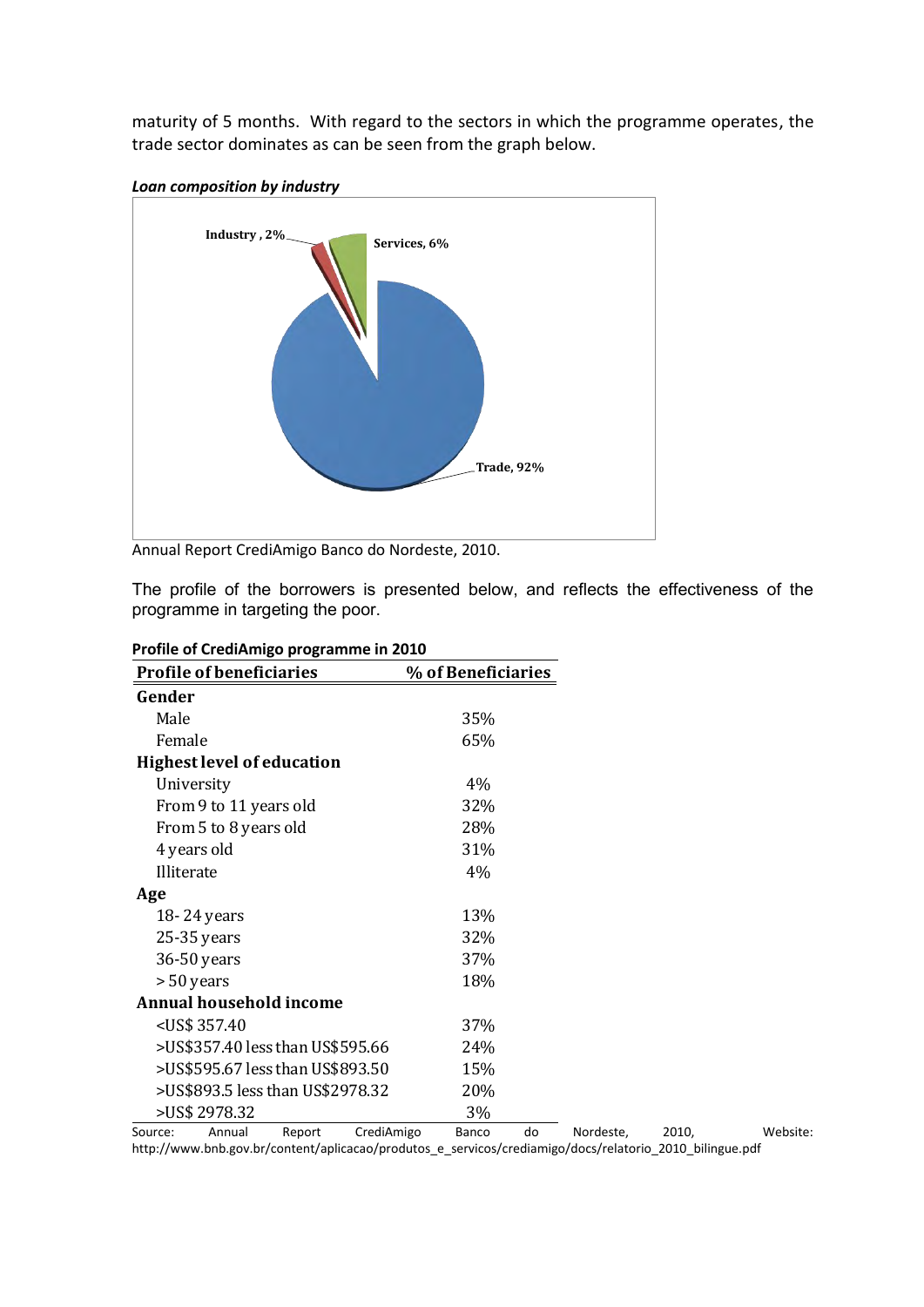In the field of credit provision the programme incorporates aspects such as the provision of loan access through Solidarity Groups<sup>8</sup> as opposed to traditional guarantees or collateral, focusing on personalized customer care which includes a loan officer in the client job location and the efficient provision of loans, the maximum waiting period being 7 days. Value-added products include bank accounts and life insurance policies. The CrediAmigo programme also serves as a complementary programme to other government policies in Brazil, such as the Bolsa Familia programme; 40% of the clients of the CrediAmigo programme are also beneficiaries of the Bolsa Famila programme.

#### **3.4 Microcredit in India**

There are currently 149 Micro Finance Institutions (MFI) in India, having extended a combined US\$5.2 billion of loans by 2010. $9$  There are 31.7 million active microcredit borrowers in India, with deposits at these institutions amounting to US\$299.8 million representing 6.5 million depositors in 2010. Commercial banks are also required to provide a certain percentage of loans to designated sectors, one being microfinance.

The Ministry of Micro, Small and Medium enterprises developed a Scheme of Micro Finance Programme in 2004 to support the poor through self-employment and establishing creditworthiness. The programme was introduced in response to the fact that existing microcredit institutions only catered for around 5-10% of required microcredit in India.

The microcredit programmes are run by the National Bank for Agriculture and Rural Development (NABARD) that is responsible for supervising and inspecting regional rural banks and regulating self-help groups.

The Small Industries Development Bank of India (SIDBI), $^{10}$  the other microcredit implementing agent, has been operational since 1992 and aims to be "the principal financial institution for the promotion, financing and development of industry in the small scale sector and to co-ordinate the functions of the institutions engaged in the promotion and financing or developing industry in the small scale sector and for matters connected therewith or incidental thereto."

The industry in India has seen a number of changes over the years, in particular the legislation governing the operation of the sector. The Micro Financial Sector (Development and Regulations) Bill was introduced in 2007 and proposed a number of changes to the industry but was never passed (CGAP). $^{11}$  Recent developments include the Andhra Pradesh government issuing the Microfinance Institutions Ordinance in 2010 (later named the Andhra Pradesh Micro Finance Institutions (Regulation of Money Lending) Act), which requires all MFIs to register as well as adhere to other rules set forth in the ordinance. In response, the Reserve Bank of India (RBI) formed the Malegam Sub-Committee to make recommendations on how RBI ought to regulate the microfinance

<sup>&</sup>lt;sup>8</sup> The Solidarity group technique of loan provision involves groups of three to five borrowers who crossguarantee each other's loans. These Solidarity loans normally have a three-month duration. 9 http://www.mixmarket.org/mfi/country/India?gclid=CMvsxNjhx60CFYuIfAodu20Big

<sup>10</sup> http://www.sidbi.in/

<sup>11</sup> [www.cgap.org](http://www.cgap.org/)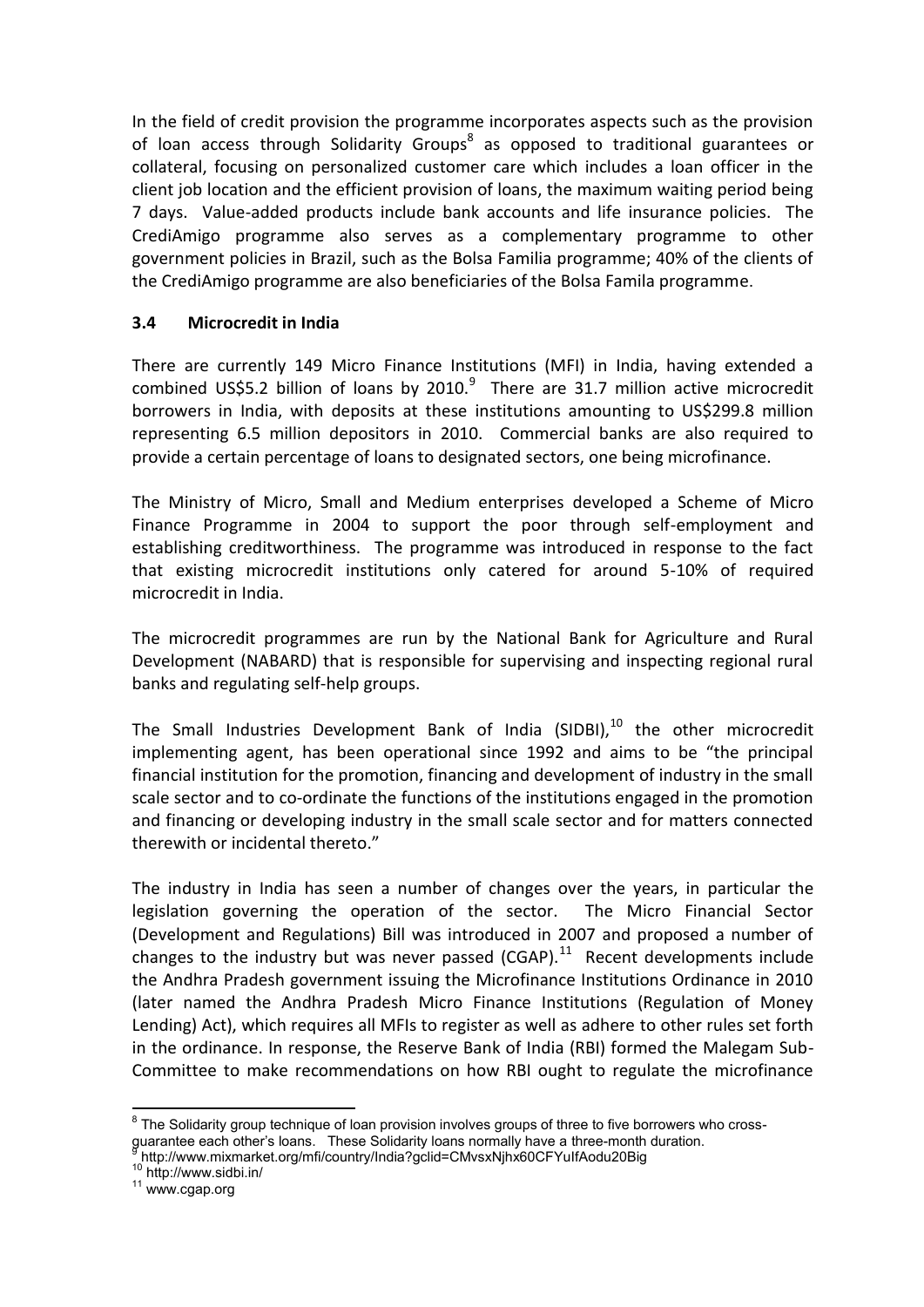industry. In response to the Malegam Committee report, RBI issued a circular in May 2011 implementing some of the Malegam recommendations through prudential requirements for microfinance loans to qualify for priority sector status. RBI subsequently created a new category of NBFC-MFIs in December 2011 and issued directives aimed at addressing responsible pricing, transparency and over-indebtedness. In June 2011, a revised Micro Finance Institutions (Development and Regulation) Bill was introduced before Parliament, most notably proposing the Reserve Bank of India (RBI) as the sole microfinance regulator in the country.

# **4. International Case Studies on the Impacts of Microfinance**

- 1. The Woman Empowerment Programme in Nepal found that 68% of its members took over decision-making from their spouses on issues related to buying and selling property. The literacy rate amongst members increased from 21% to 85% over the first 30 months of the programme.
- 2. A survey of one thousand individuals in Bangladesh revealed that credit empowered individuals through ownership, control over assets such as land, involvement in decision-making and an increase in political and legal awareness when compared to individuals who did not receive credit.
- 3. The TSPI development organisation<sup>12</sup> in the Philippines, which offers collateralfree loans to individuals, rice farmers and for housing or sanitation construction or renovation, found an increase in the number of women who reported being the primary household fund manager. Microfinance has assisted in empowering women to speak up for themselves; for example, the Self Employed Women's Association (SEWA) $^{13}$  in India has lobbied for higher wages and the rights of women in the informal sector.

# **5.** Lessons from Microfinance Programmes<sup>14</sup>

In 2010 the state of Andhra Pradesh experienced a crisis when the district government closed a number of MFI branches. The move was prompted by allegations of exploitation of the poor with regard to unethical collections, illegal practices such as the withholding of savings, poor governance, high interest rates, and profiteering.

Demand from investors for high growth rates has created incentives for fast growth which in return distorted good banking practices and contributed to vulnerabilities in the system  $(GCAP, 2010).$ <sup>15</sup>

1. The rapid expansion of credit provision in a highly concentrated market and the loss of credit discipline can lead to greater risk if combined with higher levels of indebtedness. This is because incentives in microfinance are often built on disbursement and collection volumes without taking into account the

**<sup>.</sup>** <sup>12</sup> http://tspi.org/

<sup>13</sup> http://www.sewa.org/

<sup>&</sup>lt;sup>14</sup> Note: Please see the table in the appendix for papers detailing results of impact evaluations using randomised experiments in the field of microcredit.

<sup>&</sup>lt;sup>15</sup> CGAP "Andra Pradesh 2010: Global implications of the crisis in Indian Microfinance ", Focus Note Number 67, November 2010.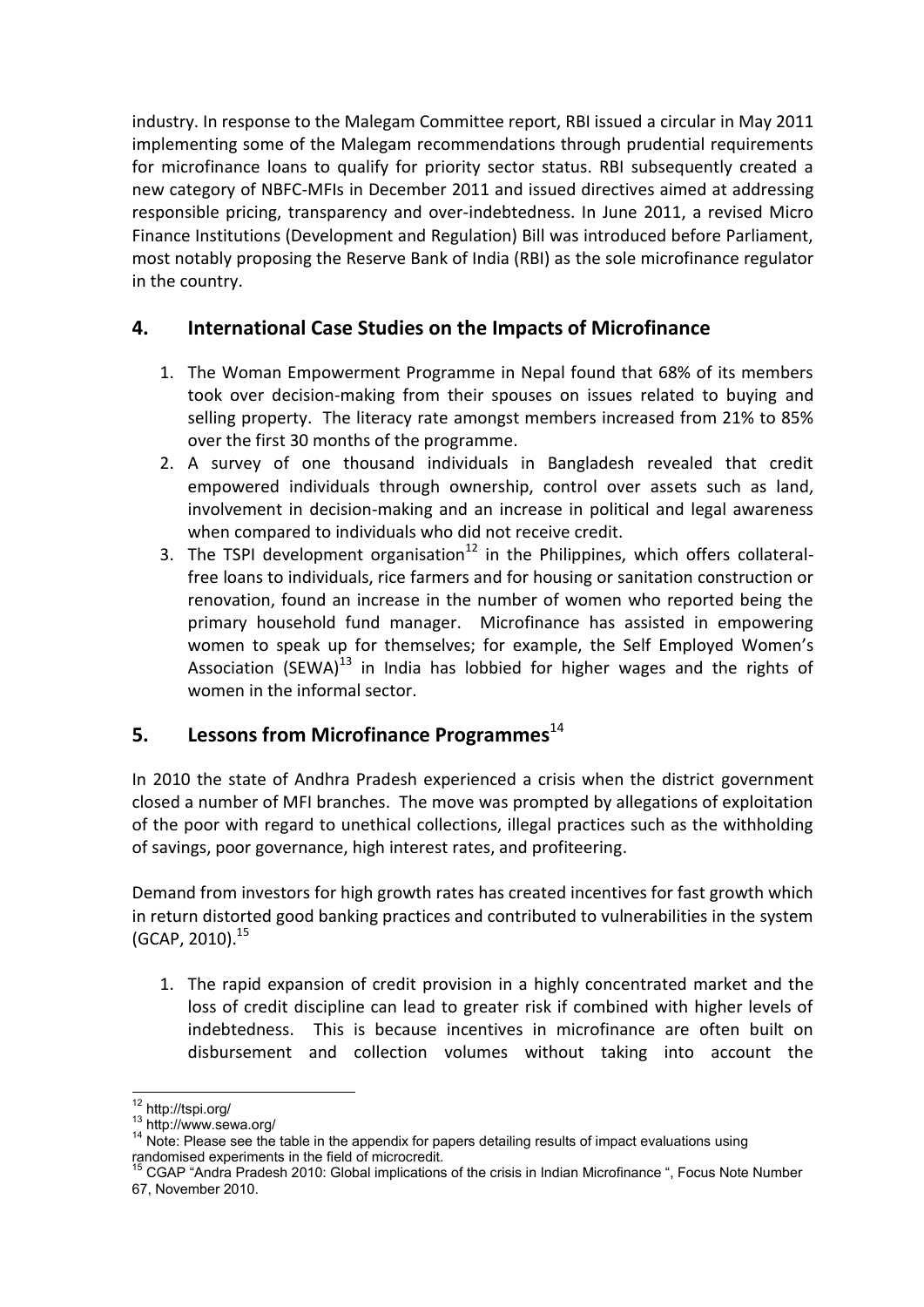corresponding incentives for excessive credit supply or the need for effective underwriting of the risk.

- 2. If growth of the loan provision outpaces internal controls, coupled with poor technology and high staff turnover, the risk will increase.
- 3. The fact that Indian MFIs focus on the provision of credit only results in a heavy reliance on asset quality, since borrowers have no deposit relationship to the MFIs.

A recent study entitled, "Latest findings from randomised evaluations of Microfinance"<sup>16</sup> by Bauchet *et al* (2010) attempted to investigate studies which used randomised experiments to evaluate microfinance schemes in a number of countries, in particular the work of Banerjee *et al<sup>17</sup>* (2010) and Karlan and Zinman (2011).<sup>18</sup>

Bauchet *et al* (2011) suggests that the results from the randomised experiments confirm the results from other studies which show that the model for microcredit works for populations which can successfully expand and grow their businesses. The authors correctly emphasise that not every borrower is a micro-entrepreneur and not all economic activity that poor people engage in yields high returns. This has implications for a country such as South Africa with its low levels of entrepreneurial activity and the complementary interventions required to support survivalist and micro-entrepreneurs in starting, establishing and expanding their business. Bauchet *et al* (2011) highlights that "microcredit has not transformed informal markets" nor has it resulted in "significantly high incomes on average for enterprises" but rather that the important impact of credit provision on increased consumption, risk mitigation and the ability to invest in human and physical capital for households should receive more attention.

While randomised experiments are useful in impact evaluation of microfinance they do have some limitations. Most microfinance programmes evaluated by randomised experiments evaluate the programmes after 2 or less years, when in fact the actual observable impact of credit provision would occur over a longer time period and thus researchers may need to return to the households and conduct further surveys to determine the long term effects.

Bauchet *et al* (2011) provides for a number of design features which have been evaluated to determine their effectiveness in the field of microcredit. Firstly, the traditionally held view is that group liability that incorporates women and weekly repayments represents the hallmark of a good model of microfinance. However, studies show that individual liability may not negatively affect repayments by borrowers and could attract more individuals; it could also be a way to encourage greater demand for formal channels of microcredit.

**<sup>.</sup>** <sup>16</sup> Bauchet, J. Marshall, C. Starita, L. Thomas, J. Youris, A. "Latest findings from randomised evaluations of Microfinance", Access to Finance Forum, Reports by CGAP, JPAL, IPA, FAI, Number 2, December 2011.

<sup>&</sup>lt;sup>17</sup> Banerjee, A., Duflo, E., Glennerster, R., Kinnan, C. "The Miracle of Microfinance? Evidence from a Randomised Evaluation", Cambridge, JPAL and MIT, June 2010

<sup>&</sup>lt;sup>18</sup> Karlan, D., Zinman, J. "Microcredit in Theory and Practice; Using Randomised Credit Scoring for Impact Evaluations", Science, 332 (6035, pp 1278-84, 2011.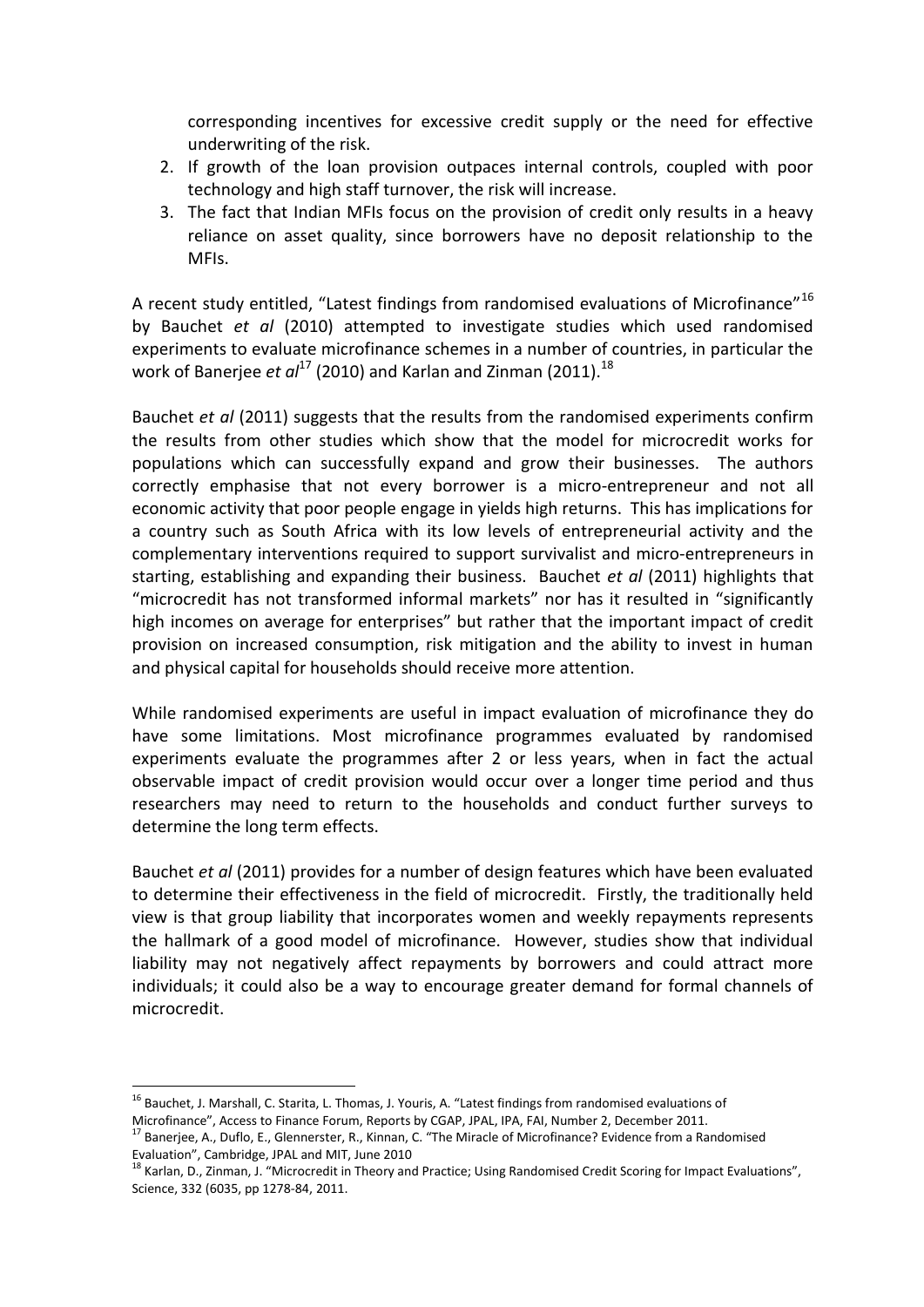As mentioned, woman have been targeted for MFIs due to high loan repayment rates as well as their reinvestment of income into the well-being of the household. However, research has found that granting access to capital through credit has not led to an increase in the profits of female-owned enterprises. Cash grants provided to female entrepreneurs in Ghana and Sri Lanka provided no return on capital since the cash was often used for household expenses rather than investment in the enterprise. In Ghana, however, the provision of in-kind transfers of inventory or capital did yield a large return for female entrepreneurs relative to males. Another important outcome for female-run enterprises is that the impact of an in-kind grant was higher for female entrepreneurs who had existing businesses with high profit at the outset of the intervention. The implication for MFIs is therefore to conduct screening of applicants to identify high performance that will result in a greater impact, while also allowing for the ability to provide flexible products, since potential return can be gauged, adjusting risk profile and interest rate offered. For those female entrepreneurs who may be more difficult to assist, such a screening process could place them outside the reach of microcredit.

Return on investment for entrepreneurs occurs only with a lag after the investment has been made. Most microcredit loan repayments are inflexible and require payments within the first week or month of the loan issuance, followed by weekly and monthly repayments. This does not allow sufficient time for the investment to yield a return and forces borrowers to set aside a portion of the initial loan to make repayments. The design implication of this could be for banks to offer a 2 month grace period, for example, for those clients who require it, while also increasing the interest rates applicable on these loans to compensate for potential losses due to default.

While research suggests that the poor save, they often do not use savings to finance business investment. A survey done in India of vegetable market sellers by Anath *et al*  $(2007)^{19}$  found that it would be possible for these sellers to save the small amount required to buy daily inventories instead of financing these daily purchases from informal money lenders. In order to change this behaviour the authors tried to provide a top-up grant that enabled vendors to restore savings after an emergency. Based on the hypothesis that the vendors did not understand how much borrowing from money lenders actually cost, financial literacy training was offered focusing on the compound effect of increased savings and decreased interest payments. There was, however, no change in behaviour of the vendors, who continued to borrow from the money lenders on a daily basis. There may be a number of reasons underlying this behaviour including the belief that the present is more important as the future is unknown and the fact that when there are additional resources available these must be shared amongst relatives or to cover emergencies.

## **6. Conclusion**

Microcredit can play an important role in supporting small businesses. However, the research emanating from randomised control trials indicates that it is particularly beneficial for entrepreneurs who are able to expand their businesses and for those that have a

**<sup>.</sup>** <sup>19</sup> B. Anath, Karlan, D., & Mullainathan, S., "Micro entrepreneurs and their money: Three Anomalies", 2007. Draft available at<http://karlan.yale.edu/p/AnomaliesDraft.v7.pdf>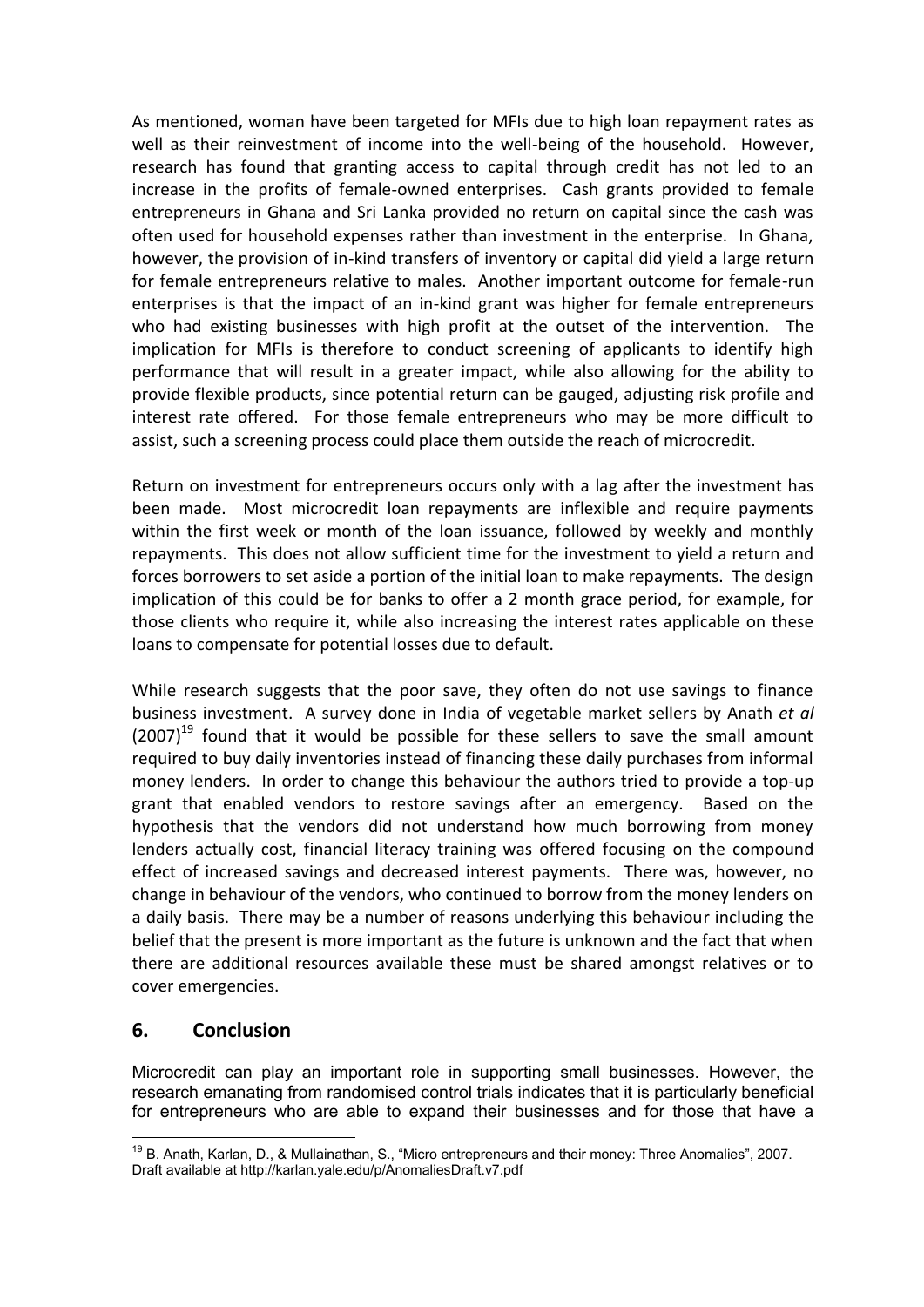relatively high level of profit prior to receipt of the loan. The design of a microcredit programme will differ according to the circumstances, but it is important to take into account cultural aspects and institutional capacity in the delivery of the programmes. Testing interventions to determine the behaviour change of borrowers before a national roll-out of a programme is important in order to ensure that an intervention does indeed result in more and sustainable enterprises that can lift the poor out of poverty.

#### **APPENDIX: Overview of Financial Services and their Impact**